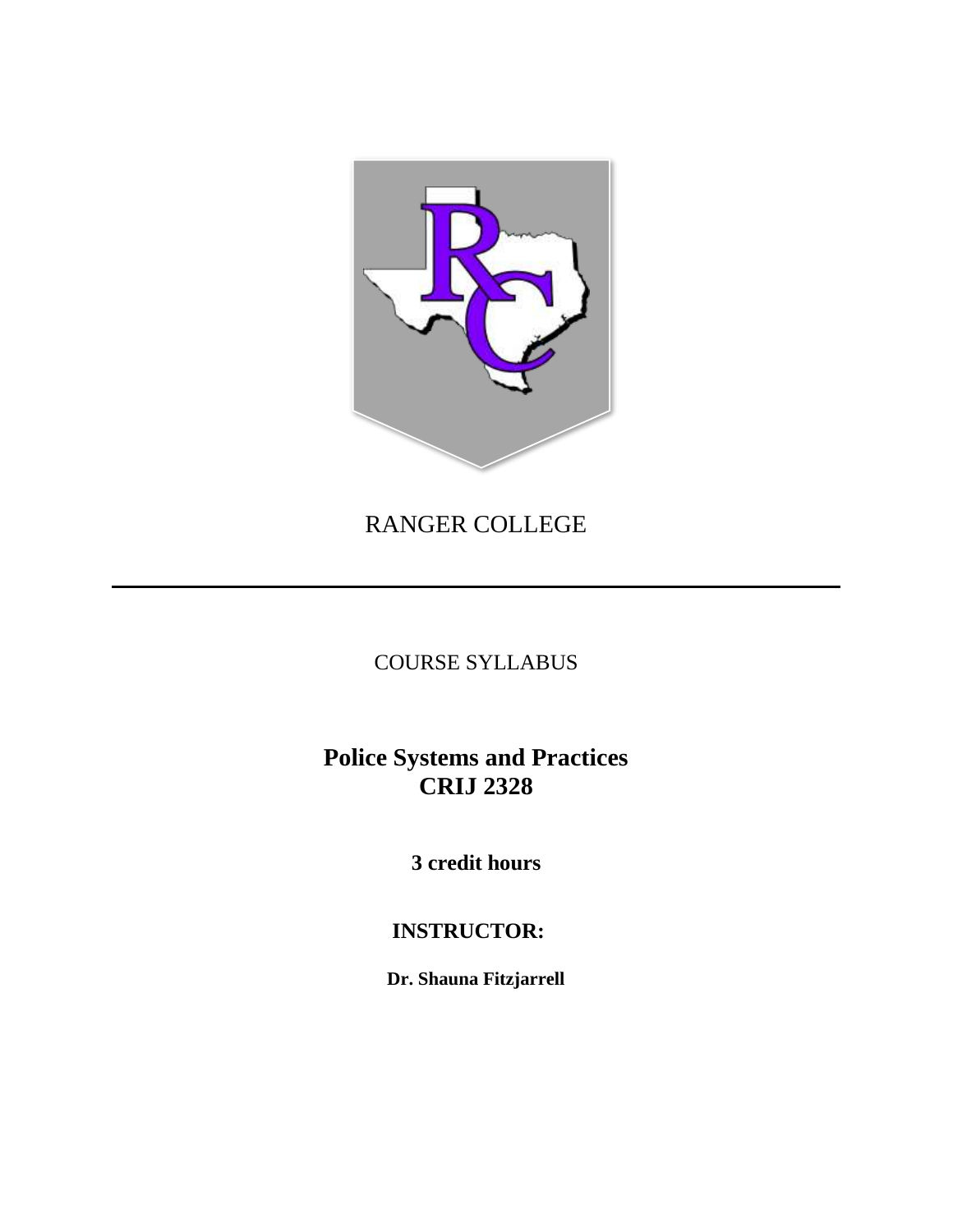Instructor: Dr. Shauna Fitzjarrell Email:sfitzjarrell@rangercollege.edu Phone: 817-705-8540

## **I. Texas Core Curriculum Statement of Purpose**

Through the Texas Core Curriculum, students will gain a foundation of knowledge of human cultures and the physical and natural world, develop principles of personal and social responsibility for living in a diverse world, and advance intellectual and practical skills that are essential for all learning.

### **II. Course Description**

This course is an introduction to the police profession. Topics include organization of law enforcement agencies, the police role in society, police operations, discretion, corruption, and current and emerging issues.

### **II. Required Background or Prerequisite**

There are no prerequisites for this course. However, permission is required of the instructor, department, and/or advisor to enroll in this course. It is strongly recommended that students have dedicated internet access, a working knowledge of Blackboard, and a keen interest in the criminal justice system.

## **IV. Required Textbook and Course Materials**

#### **Required Text**

Peak, K. J. (2018). Policing America: Challenges and practices. (9<sup>th</sup> ed.). Upper Saddle River, NJ: Pearson Education.

#### **V. Course Purpose**

The purpose of the course is to provide students with a "real-world" perspective of policing in America reflective of the challenges facing federal, state, and local officers and agents every day.

This course is designed to familiarize students with the basic issues involved in policing in the United States. Students will develop an understanding of the key problems and concerns faced by today's police, and will explore the methods used by the police to address these problems.

#### **VI. Course Learning Outcomes**

Upon successful completion of this course, students will be able to: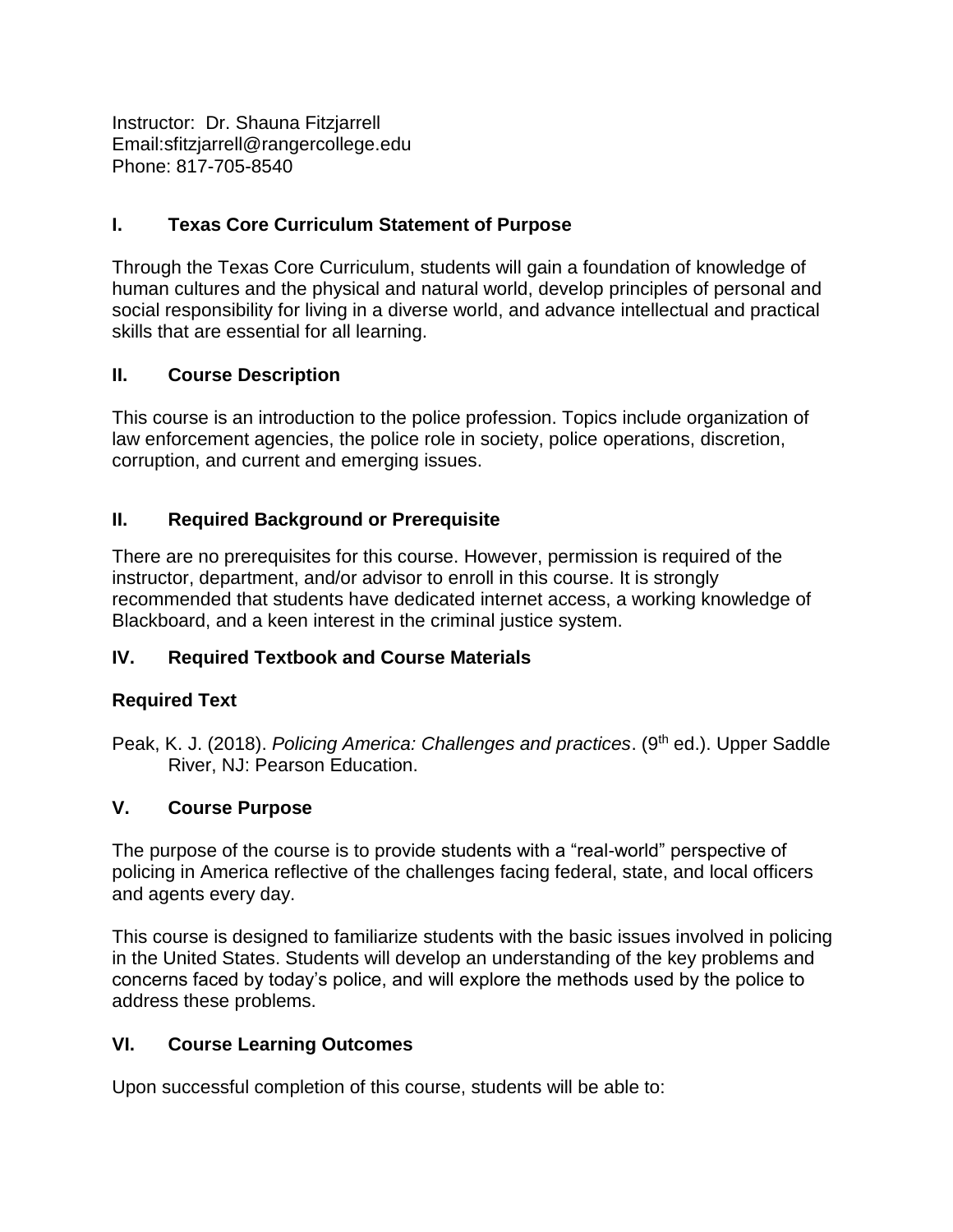- 1. Describe the types of police agencies and explain the role of police in America within the context of a democratic society.
- 2. Describe means and methods utilized to ensure police accountability.
- 3. Explain the historical development of policing.
- 4. Describe the selection process for police officers.
- 5. Compare and contrast organizational structures, policies, strategies and tactics employed to ensure police effectiveness, efficiency and equity

## **VII. Core Objectives**

This course meets the following of the six Core Objectives established by the Texas Higher Education Coordinating Board:

- ☒ **Critical Thinking Skills (CT) –** Creative thinking, innovation, inquiry, and analysis; evaluation and synthesis of information
- ☒ **Communication Skills (COM) –** effective development, interpretation and expression of ideas through written, oral, and visual communication
- ☐ **Empirical and Quantitative Skills (EQS) –** The manipulation and analysis of numerical data or observable facts resulting in informed conclusions
- $\Box$  **Teamwork (TW)** The ability to consider different points of view and to work effectively with others to support a shared purpose or goal
- $\boxtimes$  **Social Responsibility (SR)** Intercultural competence, knowledge of civic responsibility, and the ability to engage effectively in regional, national, and global communities
- $\boxtimes$  **Personal Responsibility (PR)** The ability to connect choices, actions, and consequences to ethical decision-making

## **VIII. Methods of Instruction**

#### **Discussion**

Each learner will be responsible for posting an individual response to a weekly discussion question and participating in the class discussions. Discussion questions will be posted on Sunday evenings prior to the work week. The work week runs Monday-Sunday. Discussion questions will be based on the readings requiring you to demonstrate your knowledge and understanding of the concepts covered each week. You are encouraged to post an initial response to the discussion question no later than **Thursday** each week and post **at least two** responses to other students' posts no later than Sunday. Participation in discussion is expected on **at least three days each week**. Your initial response to the discussion question counts toward the weekly requirement.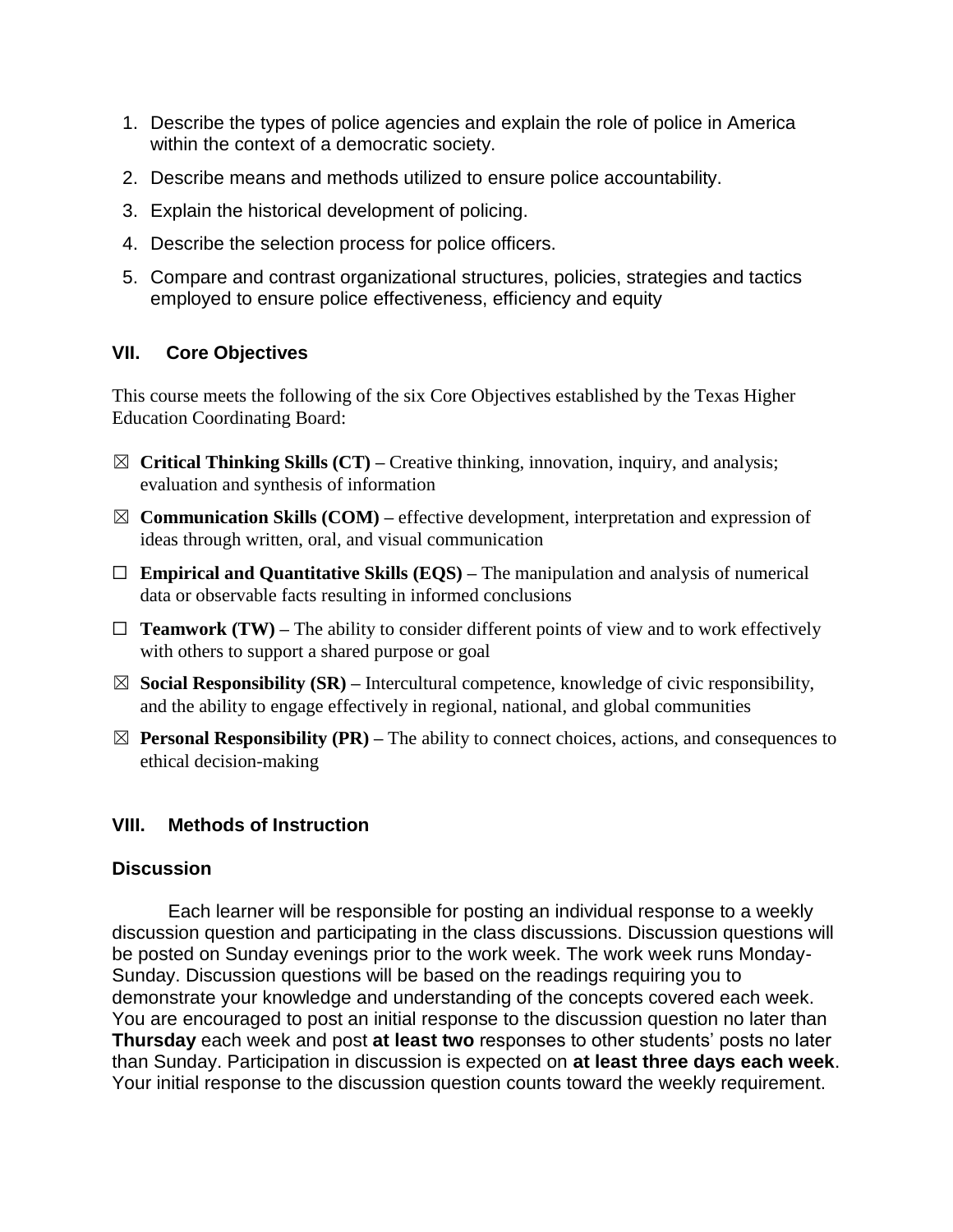All responses must be substantive. Initial discussion question responses must contain at least 200 words and address all parts of the question. Responses to other posts must contain at least 100 words. Your writing mechanics, grammar and referencing must reflect collegiate standards.

## **IX. Methods of Assessment**

This course includes five quizzes, class discussion postings, and a final exam. Quiz format will vary; multiple choice or short critical thinking essay questions will be used.

You can earn up to a total of fifty points each discussion week. Up to forty points are awarded for substantive individual posts, and five points for each substantive post to others.

Each quiz will be worth a total of 50 points.

### **Point Totals:**

13 Discussion Questions @ 50 points each= 650 5 Quizzes @ 50 points each = 250 Final Exam  $= 100$  $Total = 1000$ 

### **Grading**

| 90-100   | A |
|----------|---|
| 80-89.9  | R |
| 70-79.9  | C |
| 60-69.9  | D |
| Below 60 | F |

#### **X. Course/Classroom Policies**

#### **Attendance Policy**

Class attendance is mandatory. Discussion posts and responses will be recorded each week. Do not fall behind in the required number of posts each week.

Students are responsible for reading chapters prior to each class meeting in preparation for class discussions and quizzes. In addition, students are asked to review current news items (newspaper, magazines, online news services, journals) pertaining to policing topics for use in weekly class discussions.

## **Class Policies**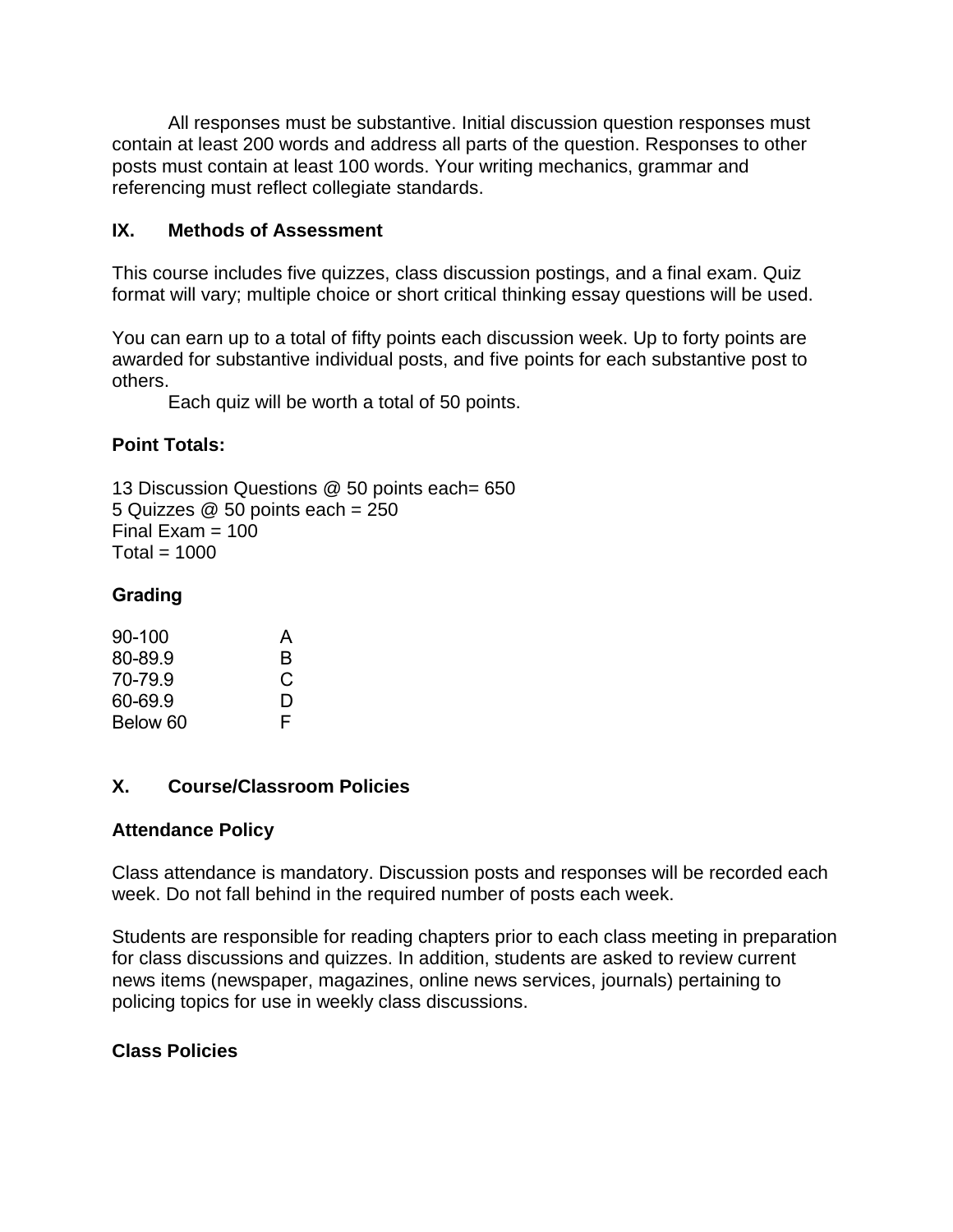You are expected to read the assigned chapters. I strongly encourage a proactive strategy. Read ahead of the posted due dates on the schedule and post discussion responses on time. This is an online class that requires self-direction and motivation. If you do not keep up with assignment and appear disinterested, you will simply be asked to drop the course. Your preparation for reading assignments, weekly involvement, and examinations should reflect your academic commitment.

#### **Statement on plagiarism and academic irregularities**

The following shall constitute academic irregularities:

- 1) The use of materials and devices such as notes, books, calculators, etc., while taking an examination unless specifically authorized by the instructor or assistance from or to other persons while taking an examination unless specifically authorized by the instructor -- acts defined as cheating.
- 2) The presentation of words or ideas from any other source as one's own -- an act defined as plagiarism.
- 3) Unauthorized obtaining, distributions or receiving material which is purported to be an examination, or part of an examination, without the consent of the instructor.
- 4) Taking of an examination for another person or having another person take an examination and presenting or having same presented as one's own exam.
- 5) Other activities which interfere with the educational mission within the classroom.
	- 6) Submission of the same or essentially the same paper, project, assignment or finished product to an instructor which has been submitted to another instructor unless specifically authorized and consented to by both instructors.

#### Important:

It is important that you distinguish clearly between your own words and ideas and the words and ideas of other authors. Failure to do so may not only cause confusion for the reader, but may also result in PLAGIARISM - a serious violation of academic ethics. IMPORTANT: To copy material (word-for-word) from a source without using quotation marks or using quotation marks without indicating exactly the source of your material is UNACCEPTABLE. To paraphrase another author's material - namely, putting it in your own words without indicating exactly the source of this paraphrased material is also UNACCEPTABLE. Using another author's words or ideas and not giving that author credit is PLAGIARISM.

Plagiarism is a form of cheating. Getting help from a fellow student to solve a problem or to complete an assignment is not cheating. However, copying a major portion of an assignment from someone else (to get it done on time) or using someone else's work in any way is cheating in the form of plagiarism.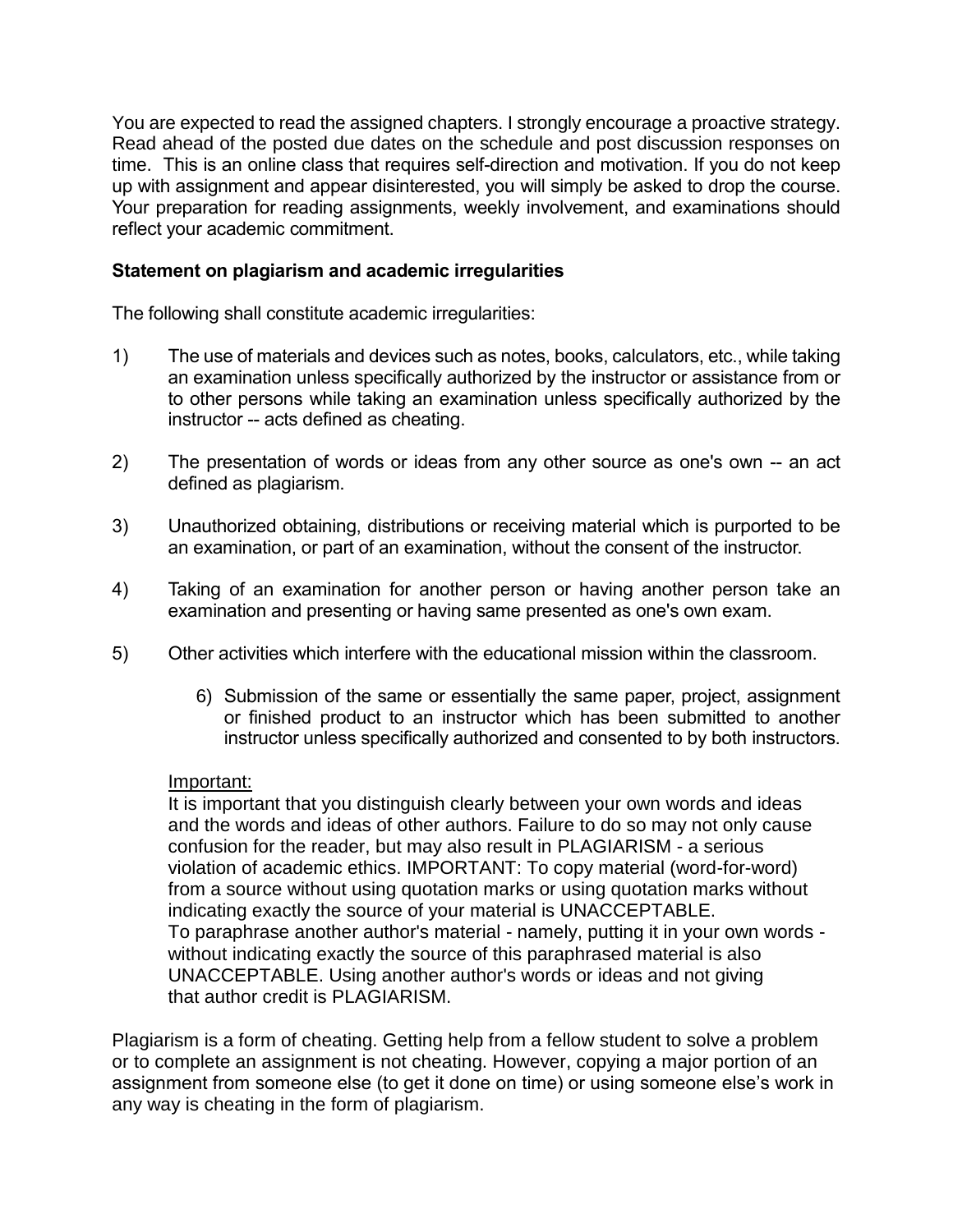If two or more students each turn in an assignment that is essentially a copy of another's work, this will be considered cheating. Instances of outright copying will result in no credit for the assignment for both the individual(s) who copied and the individual who was copied from (if known about).

## **XI. Course Outline/Schedule**

## **Tentative Schedule**

| <b>Week</b>     | <b>Details</b>                                                                                                                             | <b>Points</b> |
|-----------------|--------------------------------------------------------------------------------------------------------------------------------------------|---------------|
| 1- August 27    | Course Introduction; Post brief introductions in courseroom                                                                                |               |
| 2- September 3  | Chapter 1- History of Policing; Respond to Discussion Question and post<br>two response to others                                          | 50            |
| 3- September 10 | Chapter Chapter 2- Preparing for the Street; Respond to Discussion<br>Question and post two response to others                             | 50            |
| 4- September 17 | Chapter 3, On Patrol; Discussion Question and post two response to<br>others; Quiz Part 1 (Chapters 1-3)                                   | 50/50         |
| 5- September 24 | Chapter 4- Community-Oriented Policing; Discussion Question and post<br>two response to others                                             | 50            |
| 6- October 1    | Chapter 5- Criminal Investigation; Discussion Question and post two<br>response to others                                                  | 50            |
| 7- October 8    | Chapter 6- Personnel Issues; Discussion Question and post two<br>response to others; Quiz Part 2 (Chapters 4-6)                            | 50/50         |
| 8- October 15   | Chapter 7- Rule of Law; 8 Discussion Question and post two response to<br>others                                                           | 50            |
| 9- October 22   | Chapter 8- Accountability; Discussion Question and post two response to<br>others                                                          | 50            |
| 10-October 29   | Chapter 9- Civil Liability; Discussion Question and post two response to<br>others; Quiz Part 3 (Chapters 7-9)                             | 50/50         |
| 11-November 5   | Chapter 10- Federal and State Agencies & Chapter 11- Municipal and<br>County Agencies; Discussion Question and post two response to others | 50            |
| 12-November 12  | Chapter 12- Criminal Syndicates; Discussion Question and post two<br>response to others; Quiz Part 4 (Chapters 10-11)                      | 50/50         |
| 13-November 19  | <b>Thanksgiving-NO CLASS</b>                                                                                                               |               |